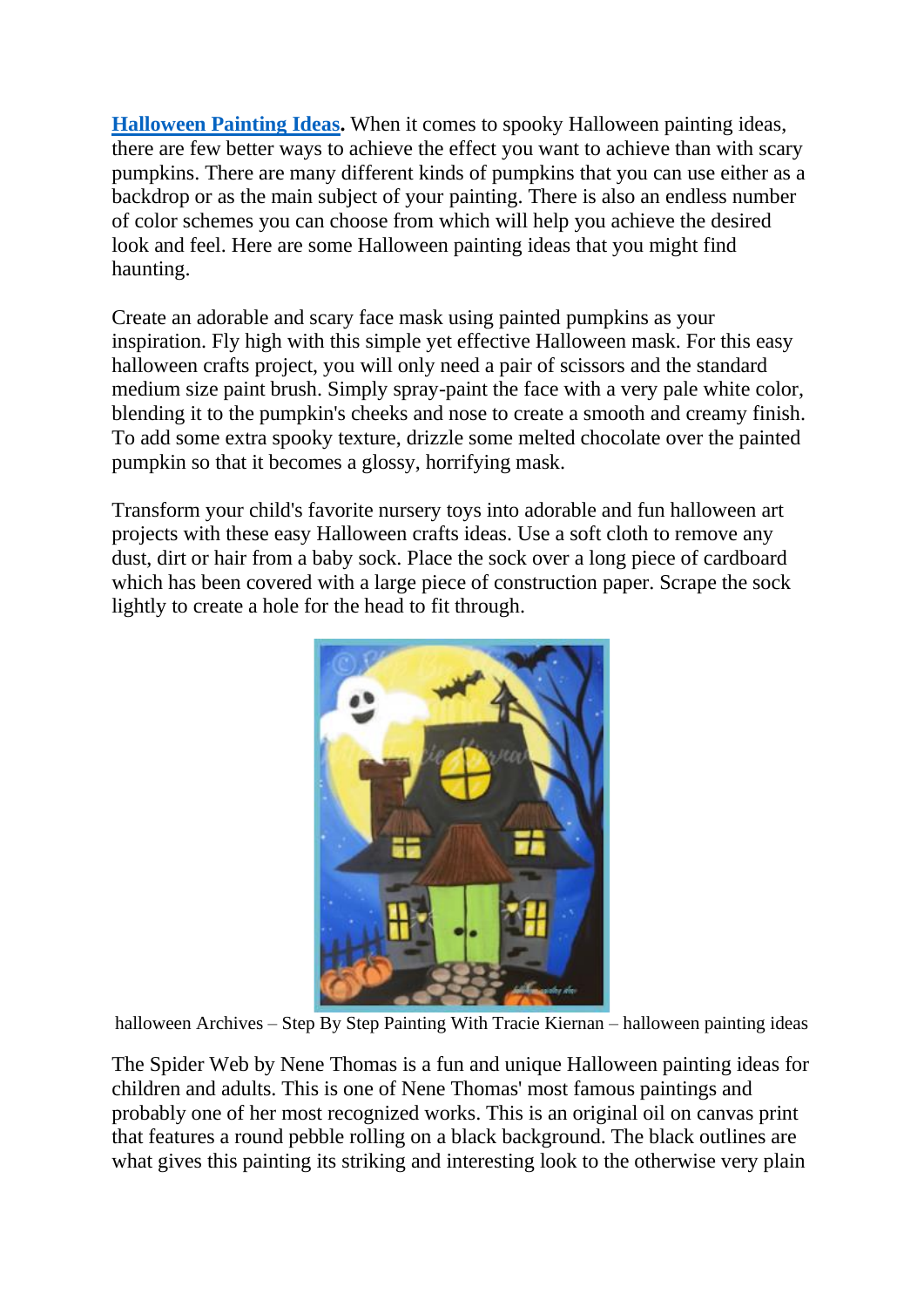background. This print represents the young artist's fascination with all things round, especially round pebbles. The spider web art ideas in this oil on canvas is a great way to introduce children to the wonderful world of pebbles as well as provide them with a fun and imaginative way to create their own art.

If you are looking for Halloween painting ideas that are a little bit more kid friendly, you might want to consider the Cute Pumpkin Painting. This charming oil on canvas is designed to give kids an eerie, beautiful, and whimsical look to their pumpkin or scare pumpkin. With this awesomely cute painted pumpkin, your children can give their pumpkin or scare pumpkin a truly magical look that will surely capture the hearts of their friends. You can go ahead and choose to purchase the Cute Pumpkin Painting from a number of online retail stores or check out the numerous images and stencils available on the net.

For an amazingly cool and totally unique Halloween party idea, you can go ahead and decorate the walls, tables, and furniture in your home or apartment with orange, black, and white pumpkins. This is one of the coolest Halloween painting ideas available. A large variety of these pumpkin products is available online, so you are sure to find exactly what you are looking for. You can transform your boring, everyday living space into a festive and cool place to celebrate Halloween.

Looking for some extra Halloween artwork ideas? You might want to check out the many different Halloween art project ideas that you can find on the web. The internet is a great place to find not just beautiful but also inexpensive images to decorate your house or your personal space with.

You can buy beautiful watercolor paintings or sketching pads from an online retailer and have them sent right to your door. Other than using paint, stencils, or paint brushes to decorate with these inexpensive images, you can actually use items from your own house such as old coffee cups, plates, and so on. Make sure you take good care of these items because the paint will likely fade over time.

These are just a few of the exciting Halloween painting ideas that you can explore. If you are looking for ways to spruce up the atmosphere of your home for Halloween, then why not consider painting a pumpkin? Whether you choose to buy a pumpkin for this purpose or make your own, you are sure to create a unique and fun decoration. You will surely have fun trying out these pumpkin painting ideas and creating your own unique scary pumpkin artwork.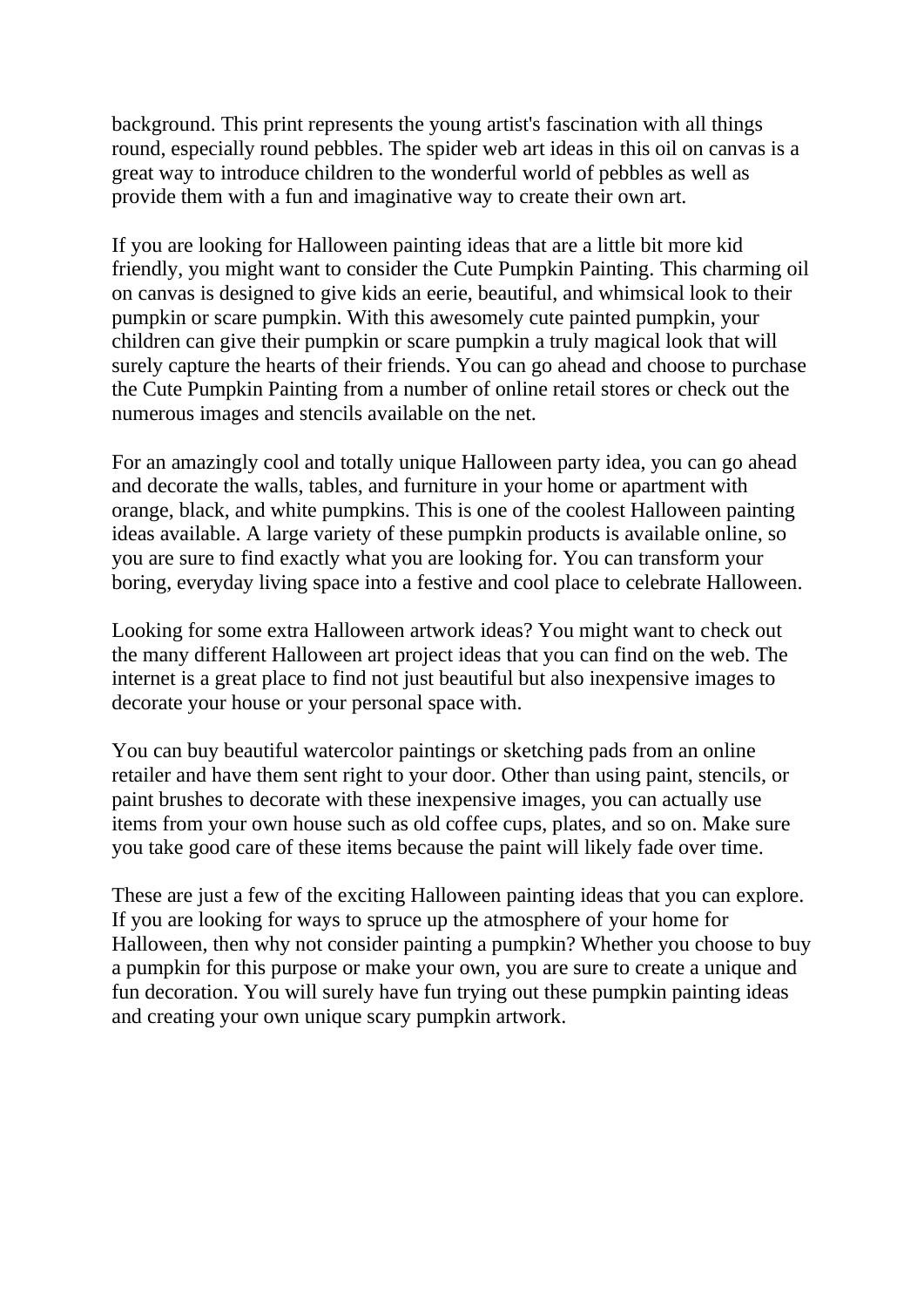

Best Halloween rock painting ideas – Gathered – halloween painting ideas



Painters - halloween painting ideas



halloween Archives – Step By Step Painting With Tracie Kiernan – halloween painting ideas